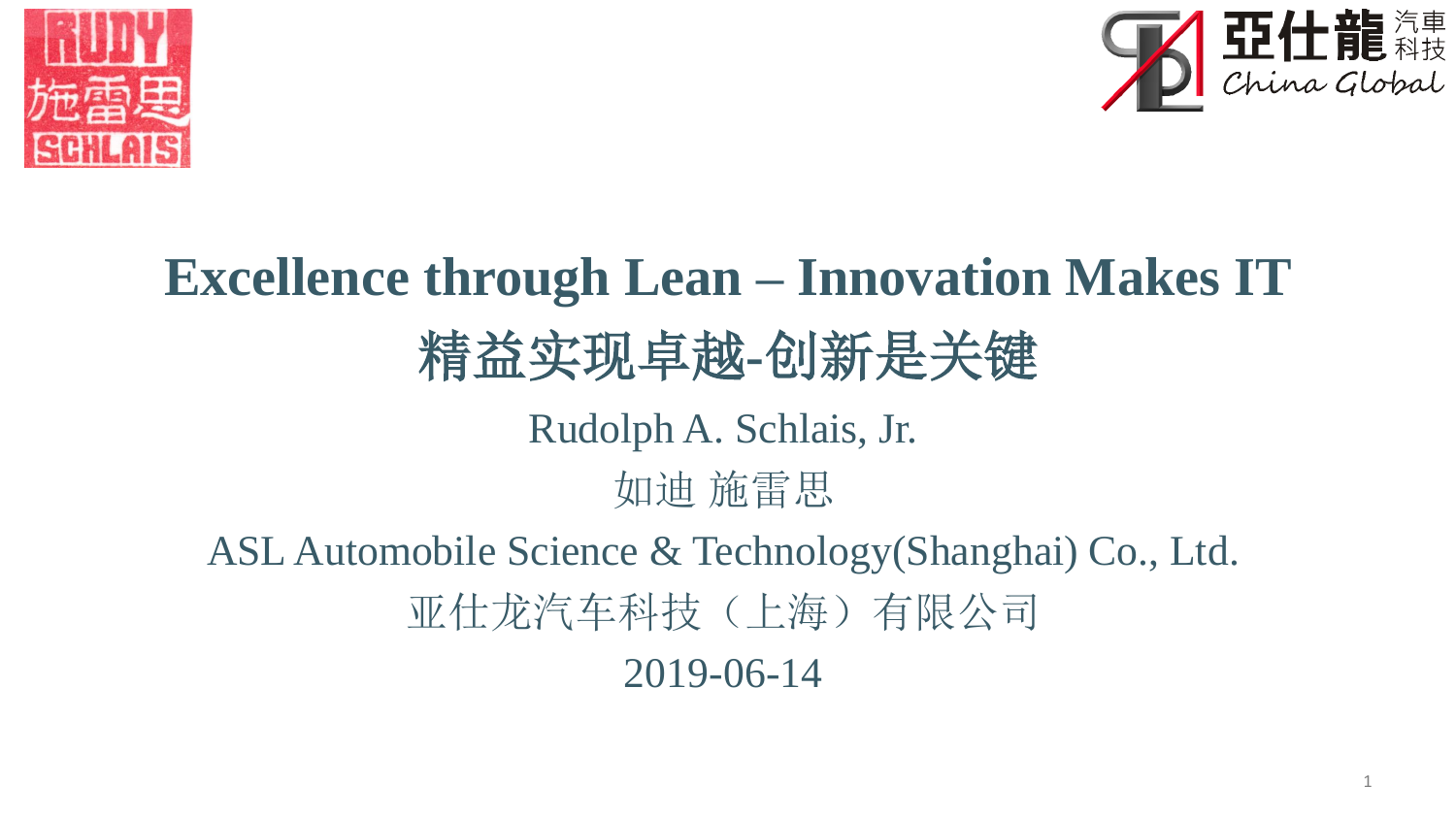### **What is Lean – striving for EXCELLENCE** 精益是什么**-**是通往卓越的方式

Lean enables innovation and needs of customer demand for EXCELLENCE 精益是由客户需求驱动的,是企业实现卓越的方式

⚫ Tools for lean production: JIT, Automation, TQM, TPM, etc., Toyota TPS is the most famous lean production system 精益生产的工具包括:准时制,自动化,全面质量管理,全员生产维护等,最著名的精益生产系统是丰田的 TPS系统

#### **Made in China 2025 Strategy** 中国制造**2025 Industry 4.0** 工业**4.0**

- ⚫ Lean production is Indispensable for achieving *Made in China 2025 strategy*
- 精益生产是实现中国制造2025必不可少的前提条件
- ⚫ Combined with intelligent software implementation of the *Made in China 2025 strategy*, to continuously optimize with the help of lean production
- 结合中国制造2025在智能软件方面探索优势,不断 优化精益生产

- Achieving industry 4.0, Lean, automation, smartness, intelligent are all needed, Lean is the foundation of all 实现工业4.0, 精益化, 自动化, 智能化都缺一不可, 而精益是一切的基础
- ⚫ Industry 4.0 is the goal and Lean is the means to achieve the goal 工业4.0是目标,精益是实现这一目标的手段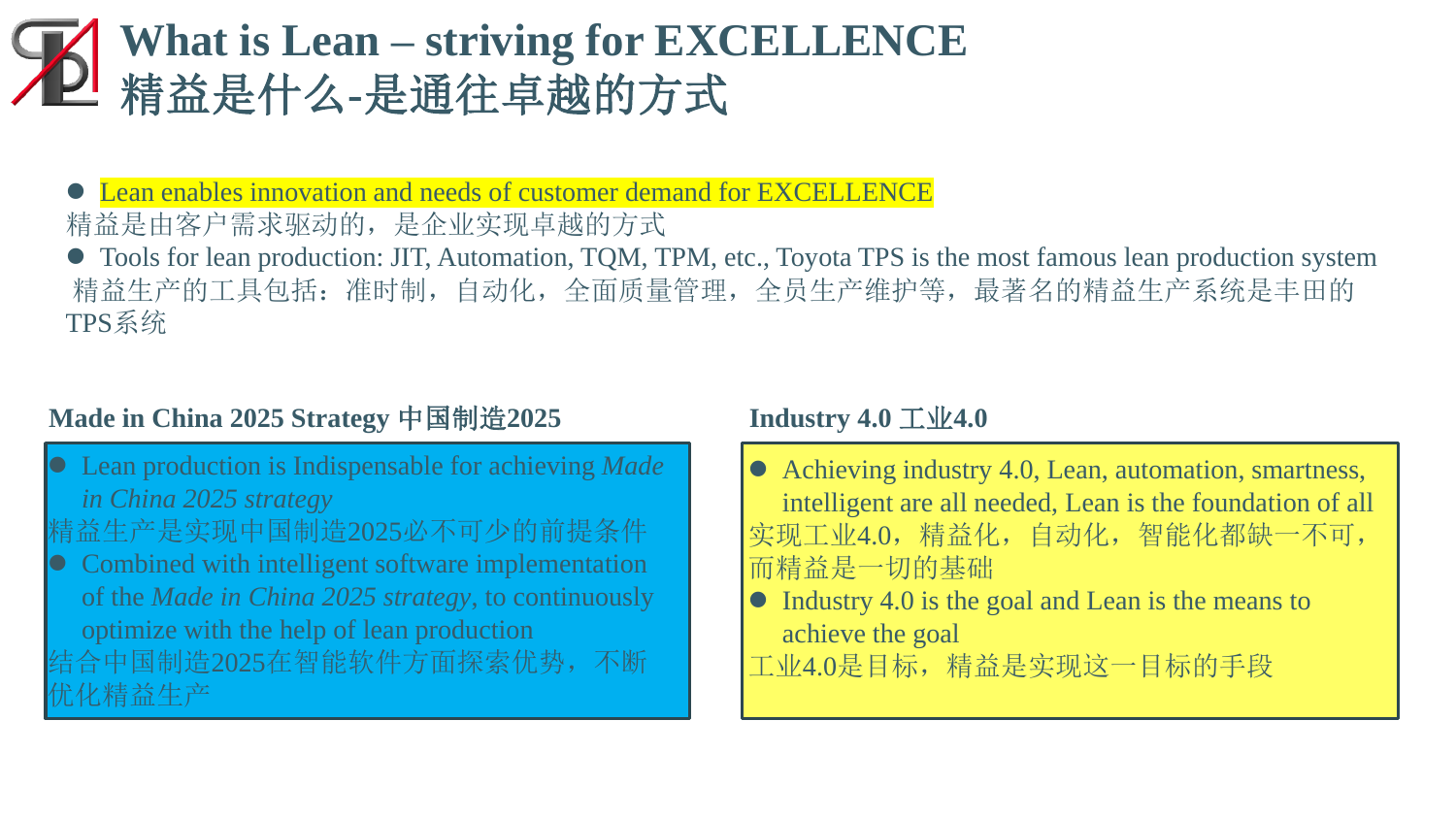

Toyota is pioneer of lean, TOYOTA Production System (TPS) is the original template for lean production 丰田是精益生产的先锋,丰田生产系统TPS是最原始的精益生产模板



3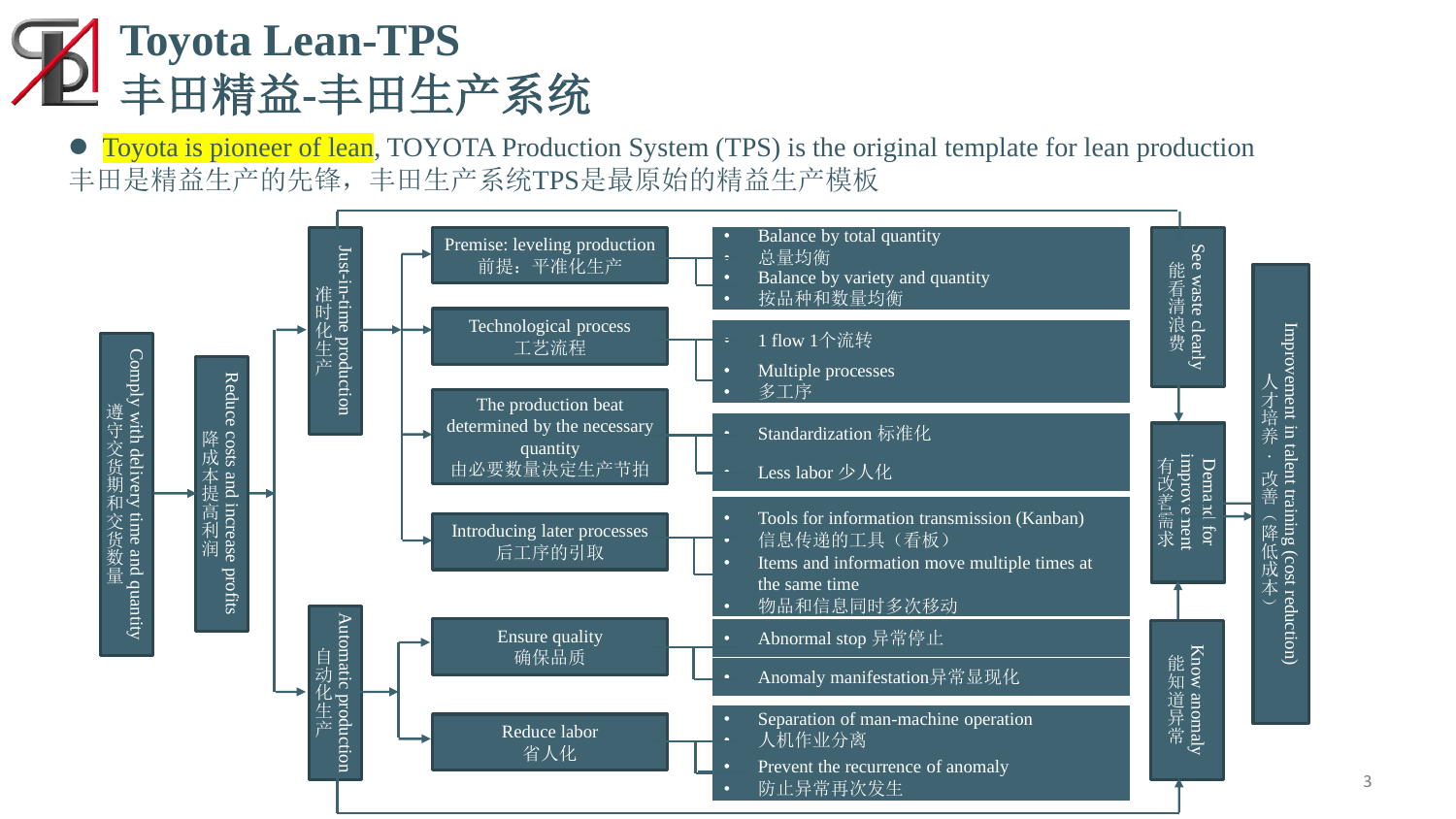### **Without Lean, Toyota will be not Toyota** 没有了精益,丰田将不再是丰田

- JD Power 2019 Brand Ranking: Toyota was ranked 2rd with 108 problem per 100 vehicles; JD Power 2019 品牌排行: 丰田以每百辆车108个问题的成绩 排名第二位
- Ranked 2<sup>nd</sup> among OEMs by achieving 10,520,655 sales volume in 2018; 2018年实现全年售出汽车10,520,655辆,仅次于大众,排名

全球第二

Made \$265,172 million of revenue and \$22,510.1 million of profit to continue to be the most profitable car company in 2018 2018年继续成为全球利润最高的汽车企业

#### OEM Sales volume top 5 in 2018/2018年汽车销量Top 5

| Rank<br>排名 | Company<br>公司       | Sales volume in 2018<br>2018年销量 | <b>Market Share</b><br>市场份额 |
|------------|---------------------|---------------------------------|-----------------------------|
|            | Volkswagen 大众       | 10,830,625                      | 11.4%                       |
|            | Toyota $#H$         | 10,520,655                      | 11.1%                       |
|            | Renault Nissan 雷诺日产 | 10,360,992                      | 10.9%                       |
|            | GM 通用汽车             | 8,786,987                       | 9.2%                        |
|            | Hyundai Kia 现代起亚    | 7,507,945                       | 7.9%                        |



2019 Brand Ranking -Problems per 100 vehicle 2019年汽车品牌排行-每百辆车问题数量

#### 2018 Fortune 500/2018年 财富500强

| Rank<br>排名     | Company<br>公司              | Business income (Million \$)<br>营业收入(百万美元) | Profit (Million \$)<br>利润 (百万美元) |
|----------------|----------------------------|--------------------------------------------|----------------------------------|
|                | Toyota $\equiv$ $\boxplus$ | 265,172                                    | 22,510.1                         |
| $\overline{2}$ | Volkswagen 大众              | 260,028.4                                  | 13,107.3                         |
| 3              | GM 通用汽车                    | 185,235.4                                  | 11,863.9                         |
| 4              | Daimler 戴姆勒                | 157,311                                    | $-3,864$                         |
|                | Ford 福特                    | 156,766                                    | 7,602                            |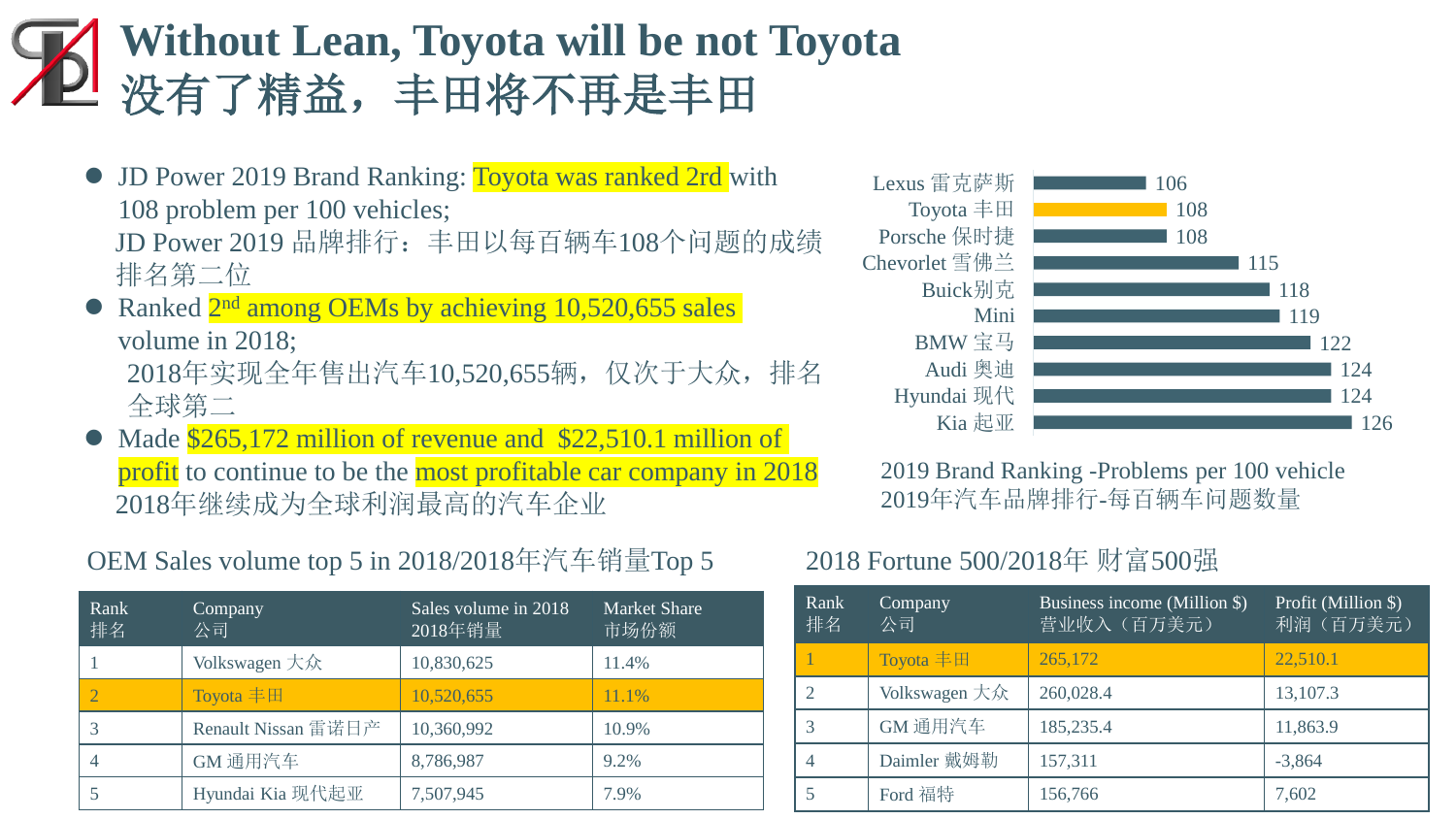#### **Lean let Haier know what is customer demand** 精益使海尔掌握客户需求

Haier COSMOPlat-Mass Customization 海尔COSMOPlat平台-大规模定制

- Haier incorporates users into the industrial system, allowing users to participate in the creation of the entire process from 0 to 1; 海尔将用户集成到工业体系当中,客户参与从0到1 的整个创造过程
- witching from large-scale manufacturing to mass customization;从大规模生产转换至大规模客户定制
- Upgrading from "waste elimination" to "creating value" 从 "消除浪费"升级至 "创造价值"

| Year<br>年份 | <b>Business income</b><br>营业收入-亿 | Net profit<br>净利润-亿 | Market share of large<br>household appliances<br>大型家用电器市场份额 | Rank<br>排名 |
|------------|----------------------------------|---------------------|-------------------------------------------------------------|------------|
| 2018       | 1833.16                          | 74.4                |                                                             | No.1       |
|            |                                  |                     |                                                             |            |
| 2017       | 1634.29                          | 69.1                | 10.60%                                                      | No.1       |
| 2016       | 1191.32                          | 50.42               | 10.30%                                                      | No.1       |
| 2015       | 897.97                           | 43.04               | 9.80%                                                       | No.1       |
| 2014       | 969.3                            | 53.38               | 10.20%                                                      | No.1       |

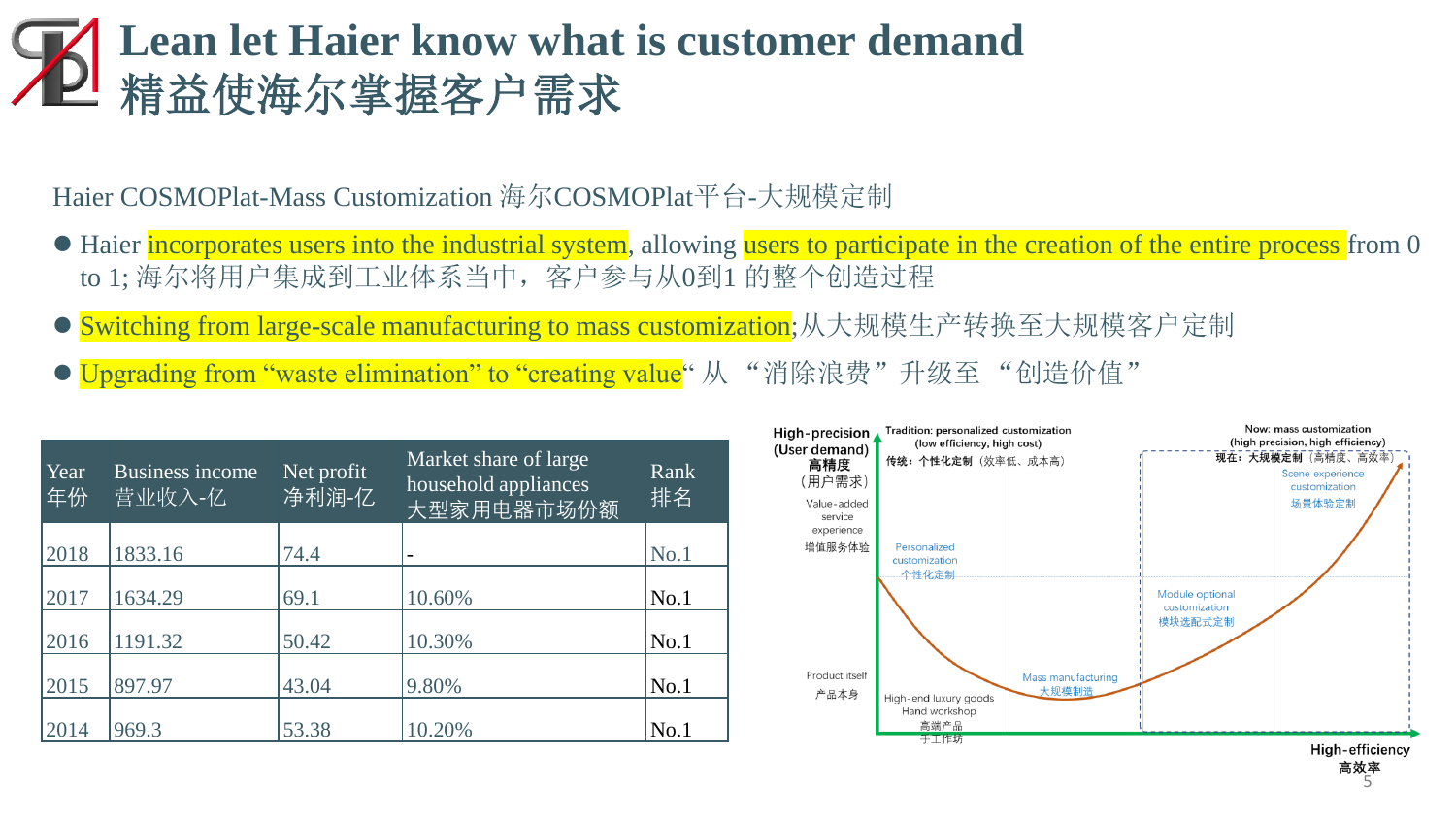### **Huawei Lean- lean from German Industry 4.0 and Japanese quality management** 华为精益**-**学习德国工业**4.0**和日本的质量管理

1. With German technical process and industry software as the main body, embedded Japanese quality

management

以德国的工艺流程和工业软件为主体,嵌入日本的质量管理

- 2. Reference to the architecture of Industry 4.0 参考工业4.0的架构,大生产体系的主体就是沿着三个流打通、集成和融合:
	- Digital integration of designing and manufacturing, multi-role on a platform to work; 设计与制造数字化融合,多角色在一个平台上工作
	- Customer order/supply plan information delivers to manufacturing plants, shared integration, automated processing;

客户订单/供应计划信息与制造工厂共享,共享式集成、自动化处理

- ●Production process: highly automated, partially intelligent, software-defined 生产工艺过程是多级物联的,高度自动化、部分智能化,可以软件定义
- 3. Systematically standardize the management of craftsman scientists, improve the treatment of people in these fields, let R&D and manufacturing be integrated from the beginning 要系统性地规范工匠科学家、工匠专家的管理,提高待遇,让研发和制造从一开始就融合在一起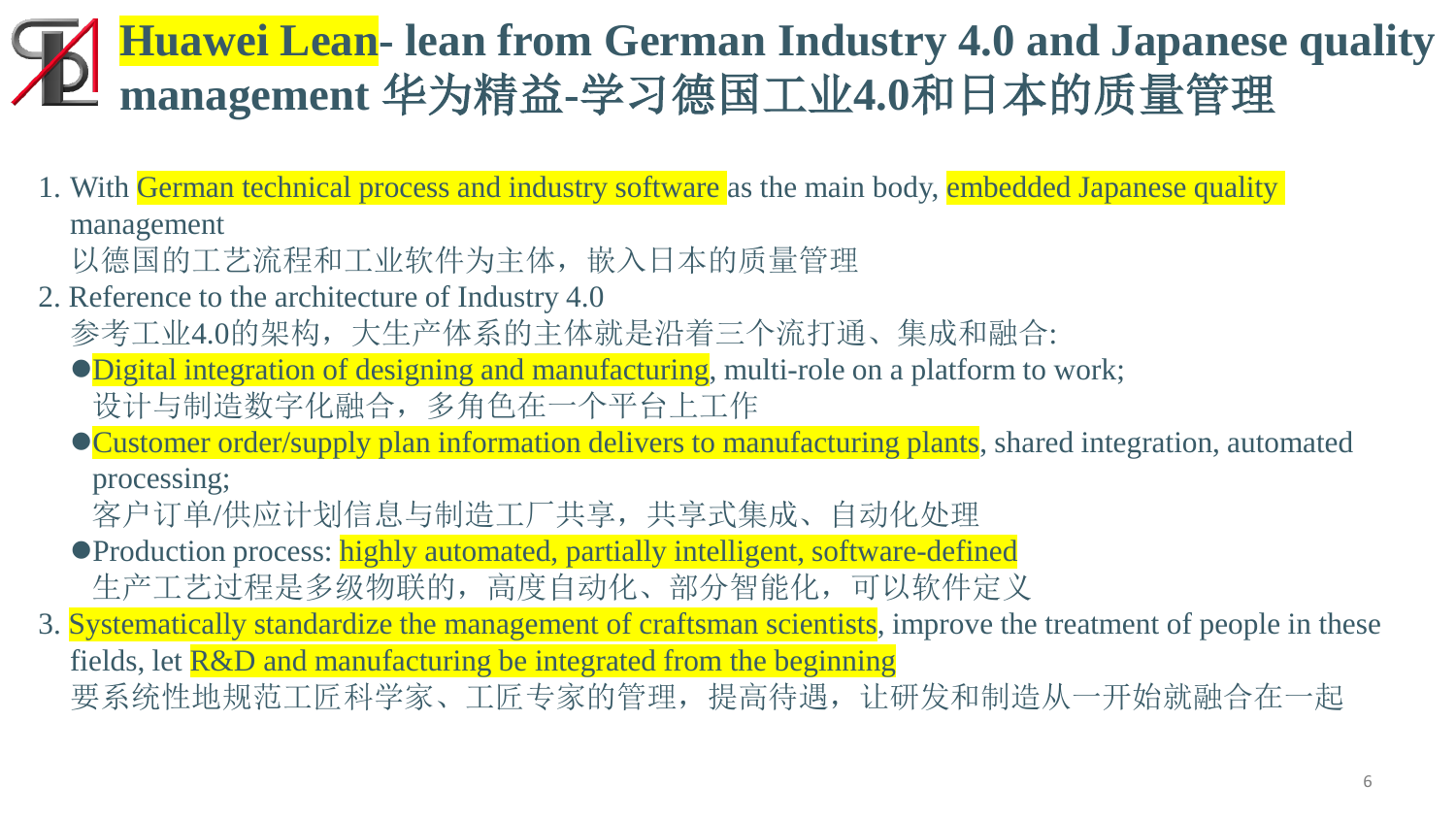### **Lean is key factor to enable Huawei to succeed** 精益是促使华为成功的关键因素

- ⚫ Huawei was ranked 72 in 2018 Fortune World Top 500, excluding *HON HAI PRECISION INDUSTRY,* Huawei is the only private company in the top 20 Chinese companies;2018年财务500强华为排名第72位,除了鸿海精密以外,华 为是排名前20 的中国企业中唯一一家民营企业
- In the first quarter of 2019, Huawei surpassed Apple and ranked second by achieving 59.1 million shipment volume 2019年第一季度,华为超越苹果成为该季度手机出货量第二的手机制造商

| Rank<br>排名     | Company 公司                          | Company Type<br>公司性质 | Business income<br>营业收入 |                                                   |                             |                                   |                             |
|----------------|-------------------------------------|----------------------|-------------------------|---------------------------------------------------|-----------------------------|-----------------------------------|-----------------------------|
|                | STATE GRID 国家电网                     | <b>State owned</b>   | 348,903.1 Million \$    | Rank<br>排名                                        | Company<br>公司               | Shipment Volume-<br>Million出货量-百万 | <b>Market Share</b><br>市场份额 |
| $\overline{2}$ | SINOPEC GROUP 中国石化                  | State owned          | 326,953 Million \$      |                                                   | Samsung $\equiv \mathbb{E}$ | 71.9                              | 23.1%                       |
| 3 <sup>1</sup> | CHINA NATIONAL PETROLEUM 中<br>石油    | <b>State owned</b>   | 326,007 Million \$      |                                                   | Huawei华为                    | 59.1                              | 19%                         |
| $\overline{4}$ | <b>CHINA STATE CONSTRUCTION</b>     | State owned          | 156,070.8 Million \$    | 3                                                 | Apple苹果                     | 36.4                              | 11.7%                       |
|                | ENGINEERING中国建筑工程公司                 |                      |                         | $\overline{4}$                                    | Xiaomi小米                    | 25                                | 8%                          |
| 5 <sup>1</sup> | HON HAI PRECISION INDUSTRY 鸿<br>海精密 | Private              | 154,699.2 Million \$    | 5                                                 | <b>Vivo</b>                 | 23.2                              | 7.5%                        |
| $6 - 16$       | $\sim$ $\sim$ $\sim$                | State owned          | $\sim$ $\sim$ $\sim$    | 6                                                 | <b>OPPO</b>                 | 23.1                              | 7.4%                        |
| 17             | HUAWEI INVESTMENT 华为投资              | Private              | 89,311.4 Million \$     |                                                   | Others其他                    | 72.1                              | 23.2%                       |
| 18-20          | $\sim$ . $\sim$                     | <b>State owned</b>   | $\sim$ $\sim$ $\sim$    | Mobile phone shipment volume in Q1 2019<br>2010Hb |                             |                                   |                             |

Top 20 Chinese companies in 2018 Fortune World Top 500 2019年第一季度手机出货量 2018年财富500强中排名前20 的中国企业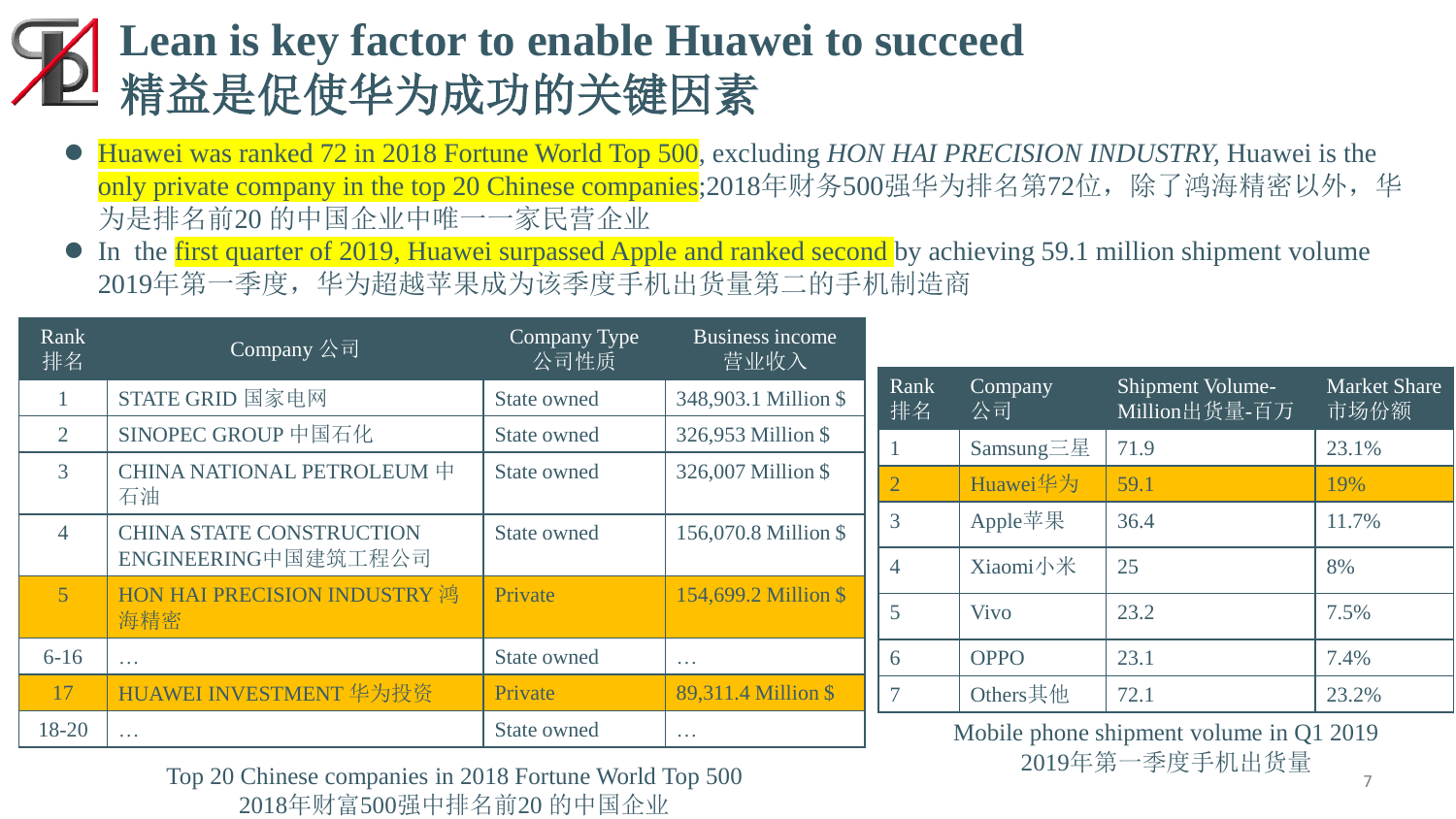

Intelligent manufacturing can adequately respond to customization while improving operational efficiency

智能制造可以充分应对定制化,同时提高运营效率

● Lean manufacturing makes customize production on a large scale to be achieved; 精益制造使大规模定制化生产成为可能

• Intelligent manufacturing target: In 2021 to achieve a 30% increase in production efficiency and resource utilization, 30% decrease on operating costs, R&D cycle and bad product rate; 福耀智能制造目标:在2021年实现生产效率提升30%,资源利用效率提升30%,运营成本、研发 周期和不良品率各降低30%

• 1<sup>st</sup> step: Achieving the digitization and transparency of enterprise through six information platforms establishment including CRM、PLM、ERP、MES、SRM and EPM, optimization of automation equipment;

第一步首先通过CRM、PLM、ERP、MES、SRM以及EPM六大信息平台的构建以及自动化设备的 优化升级实现企业的数字化、透明化

• 2<sup>nd</sup> step: Achieving intelligent collaboration of end-to-end value chain processes through the construction of process collaborative platform based on SOA architecture

第二步:通过以SOA架构为基础的流程协同平台构建,实现端到端价值链流程的智能化协同

• 3<sup>rd</sup> step: Achieving intelligent decision-making based on big data through construction of data Warehouse and BI system

第三步: 在积累了大量的真实、准确的内外部数据的基础上, 通过数据仓库、BI系统的构建, 实 现基于大数据的智能化决策

**Fuyao Glass "industry 4.0" plan** 福耀玻璃工业**4.0**规划

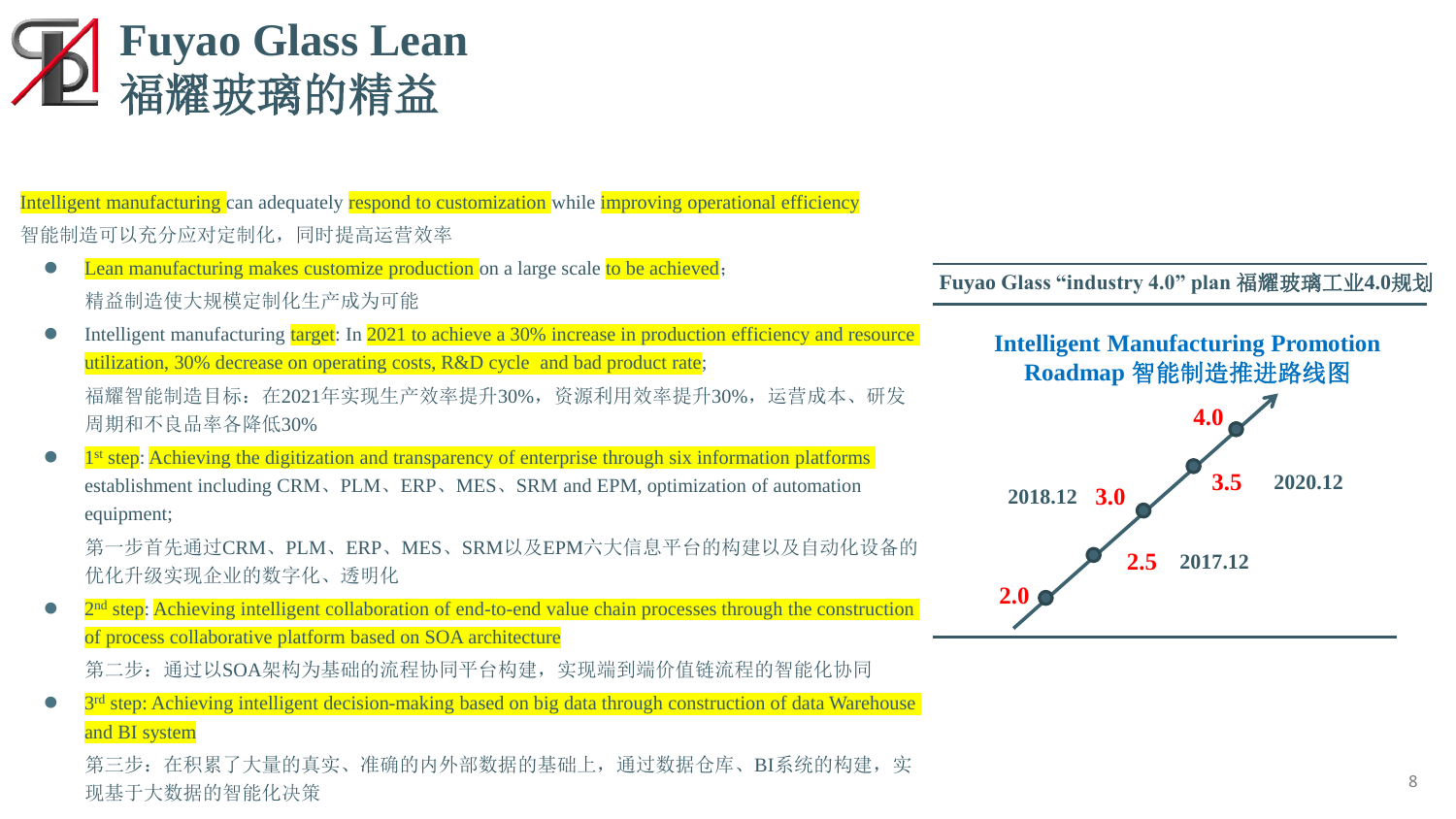#### **Lean Manufacturing will Enable Fuyao to gain greater market share and profit** 精益制造使福耀能够获得更大的市场份额和利润

- Since 2013, annual gross profit stayed at above 40%, significantly ahead of other competitors in profitability 2013年以来,毛利润一直高于40%,大大领先于同行 业其他竞争企业
- Remained 70% of China OEM market share for many years 长年保持OEM市场份额高达70%



OEM market share 市场份额2012-2017

Profitability comparison among main competitors 主要竞争者获利能力比较

| Company<br>公司                                                                                                                                        | Gross profit rate<br>毛利率                                       | Net profit rate<br>净利率         |  |
|------------------------------------------------------------------------------------------------------------------------------------------------------|----------------------------------------------------------------|--------------------------------|--|
| Fuyao Glass 福耀玻璃                                                                                                                                     | 42.76%                                                         | 16.82%                         |  |
| Saint-Gobain 圣戈班                                                                                                                                     | 25.46%                                                         | 3.84%                          |  |
| Nippon Sheet Glass 板硝子                                                                                                                               | 23.13%                                                         | 5.76%                          |  |
| Asahi glass 旭硝子                                                                                                                                      | 26.86%                                                         | 8.10%                          |  |
| 50.00%<br>42.10% 40.40%<br>45.00%<br>36.60% 38.20%<br>40.00%<br>31.309<br>35.00%<br>30.00%<br>25.00%<br>20.00%<br>15.00%<br>10.00%<br>5.00%<br>0.00% |                                                                | 41.40%42.30%42.40%43.10%42.80% |  |
| 2008<br>2009<br>2010<br>2011                                                                                                                         | 2012<br>2013<br>2014<br>2015<br>Gross profit rate 毛利率2008-2017 | 2016<br>2017<br>9              |  |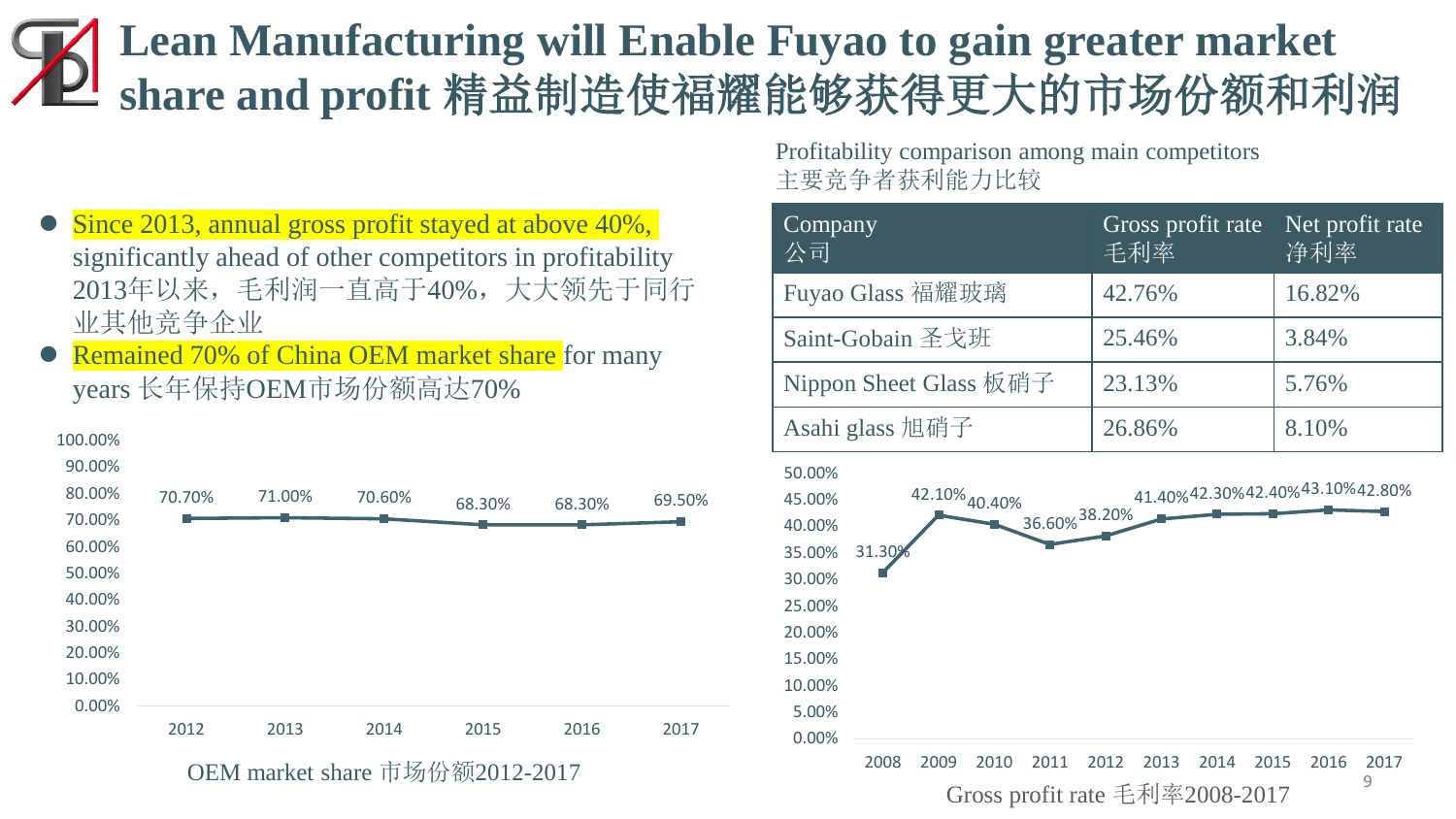#### **Lean Process Enables Innovation on Road to EXCELLENCE** 精益流程实现卓越道路上的创新

The **essence of the customer community is Excellence** – there are **three constituents** 

客户群体的精髓在于"卓越",卓越由三个成分构成:

To be Excellent, all three must be satisfied! 如果想要实现"卓越",以上三个部分必须全部满足

#### Customer 客户

- 1. Quality 质量
- 2. On-time delivery 准时交付
- 3. Competitive cost 有竞争力的成本
- 4. Technology 技术
- 5. Innovation

#### Employee (Internal)员工

- 1. Fair wage and reward 合理的薪资和奖励
- 2. Reasonable required work effort 合理的工作付出
- 3. Community and Country

Investor (External) 投资人

- 1. Profit on investment employed 投资利润
- 2. Efficient use of capital 资本的有效使用
- 3. Minimum Inventory 最小化的库存

Lean is the glue that holds all this together to achieve EXCELLENCE.精益就像是胶水,将所有部分都聚集在一起, 从而实现"卓越"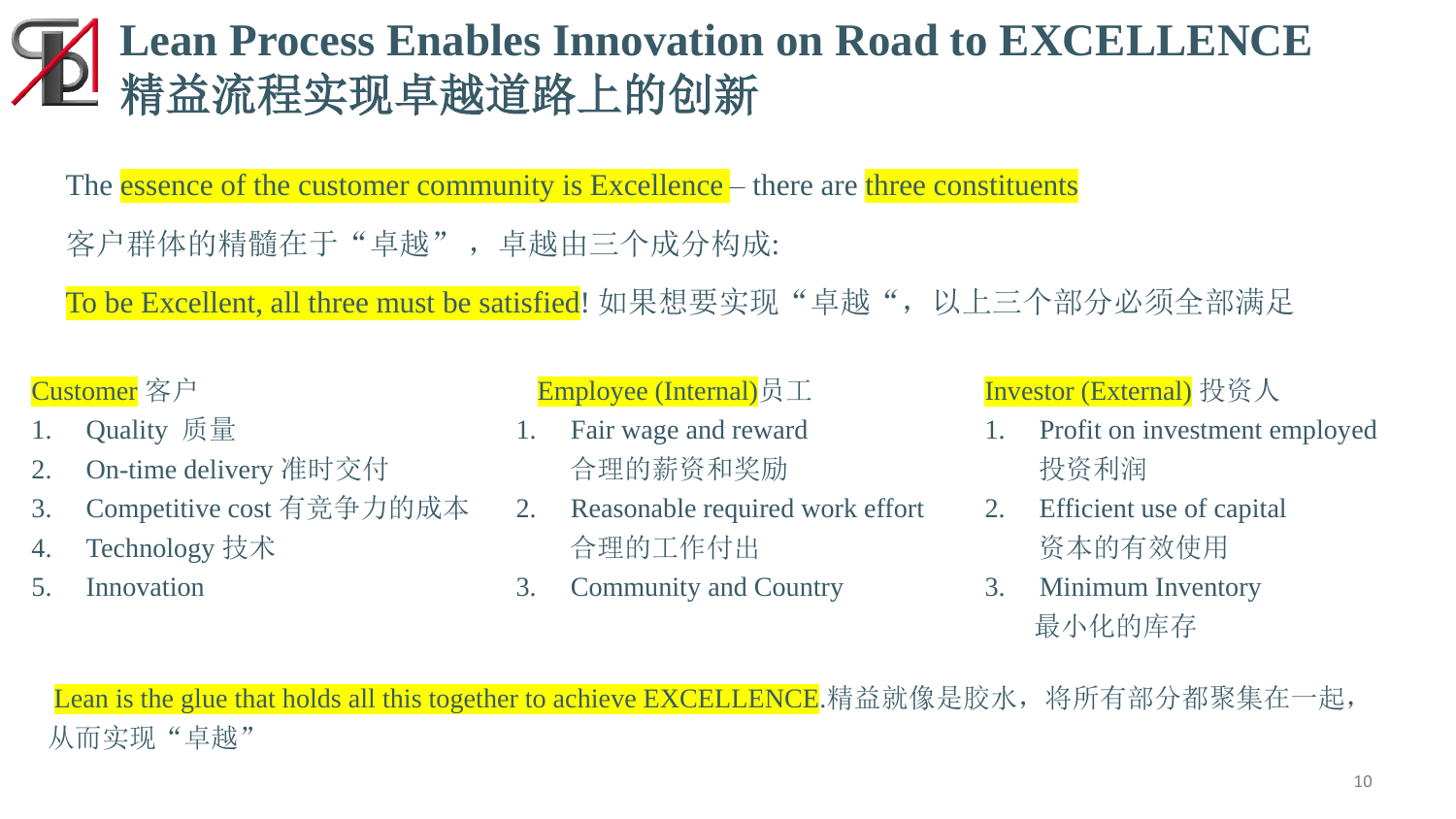### **Inventory Waste, and Quality Management** 库存浪费和质量管理

Let me give you some goals that I have seen reached让我给你一些我看到 达到的目标:

- $\triangleright$  Inventory: no more than one day in-plant 库存:工厂中不存放超过一天的库存
- ➢ Waste: visual waste control
	- 浪费:可视化废物控制
- $\triangleright$  Quality:  $\overline{0}$  ppm 质量:100万个零件中,不合格品的数量为0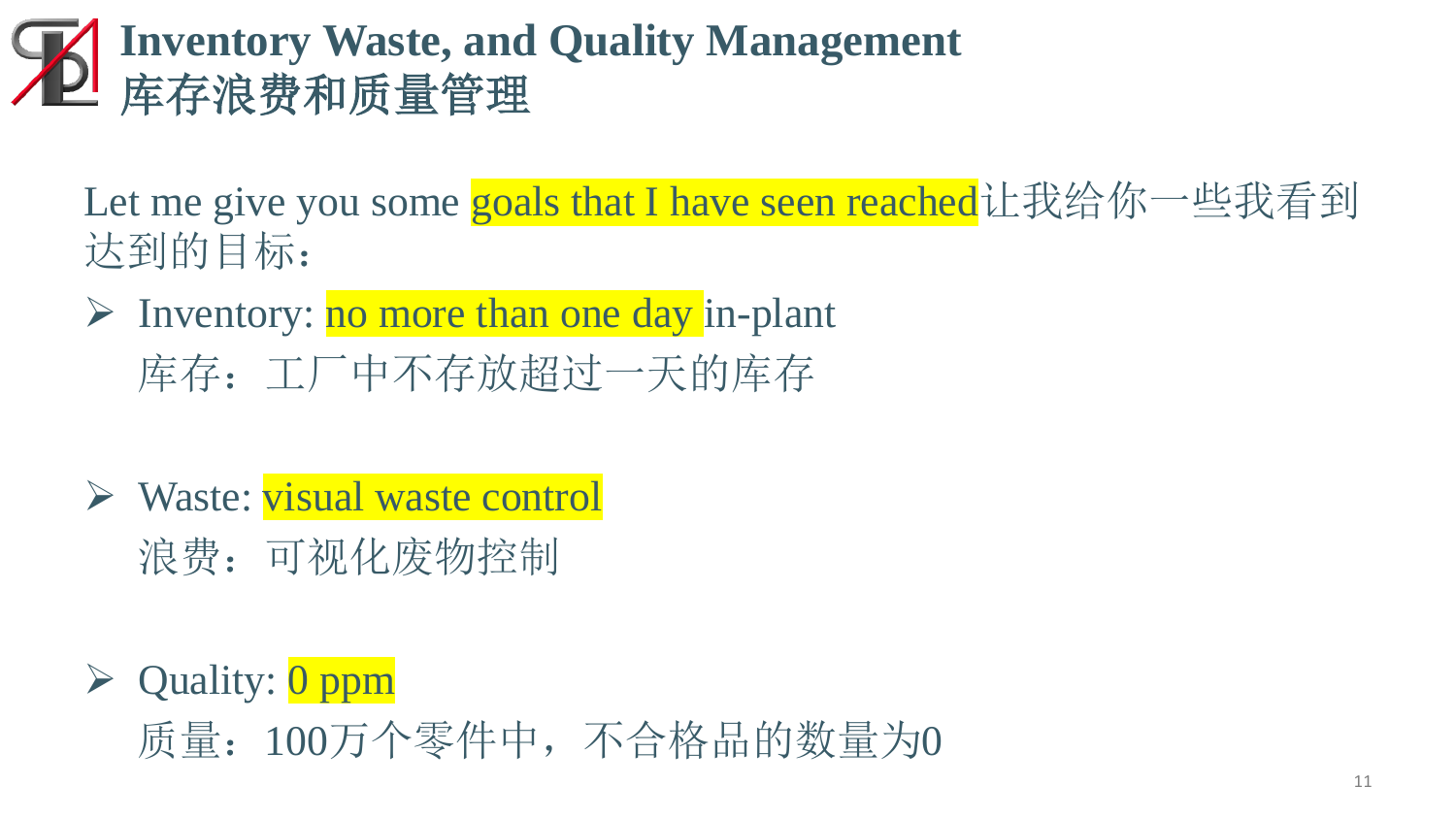### **This Process is the Responsibility of Everyone!** 这个过程是每个人的责任**!**

- Without the Head of an Organization being Committed NO GO 没有组织负责人的承诺-不会成功
- Every person in organization must be TRAINED
- 组织中的每一个人都需要被培训
- Customers must be trained in expectations and open dialogue 客户必须接受期望和公开对话方面的培训
- Feedback on performance must be reviewed and appropriate corrections put in place 必须审查对业绩的反馈意见, 并进行适当的纠正